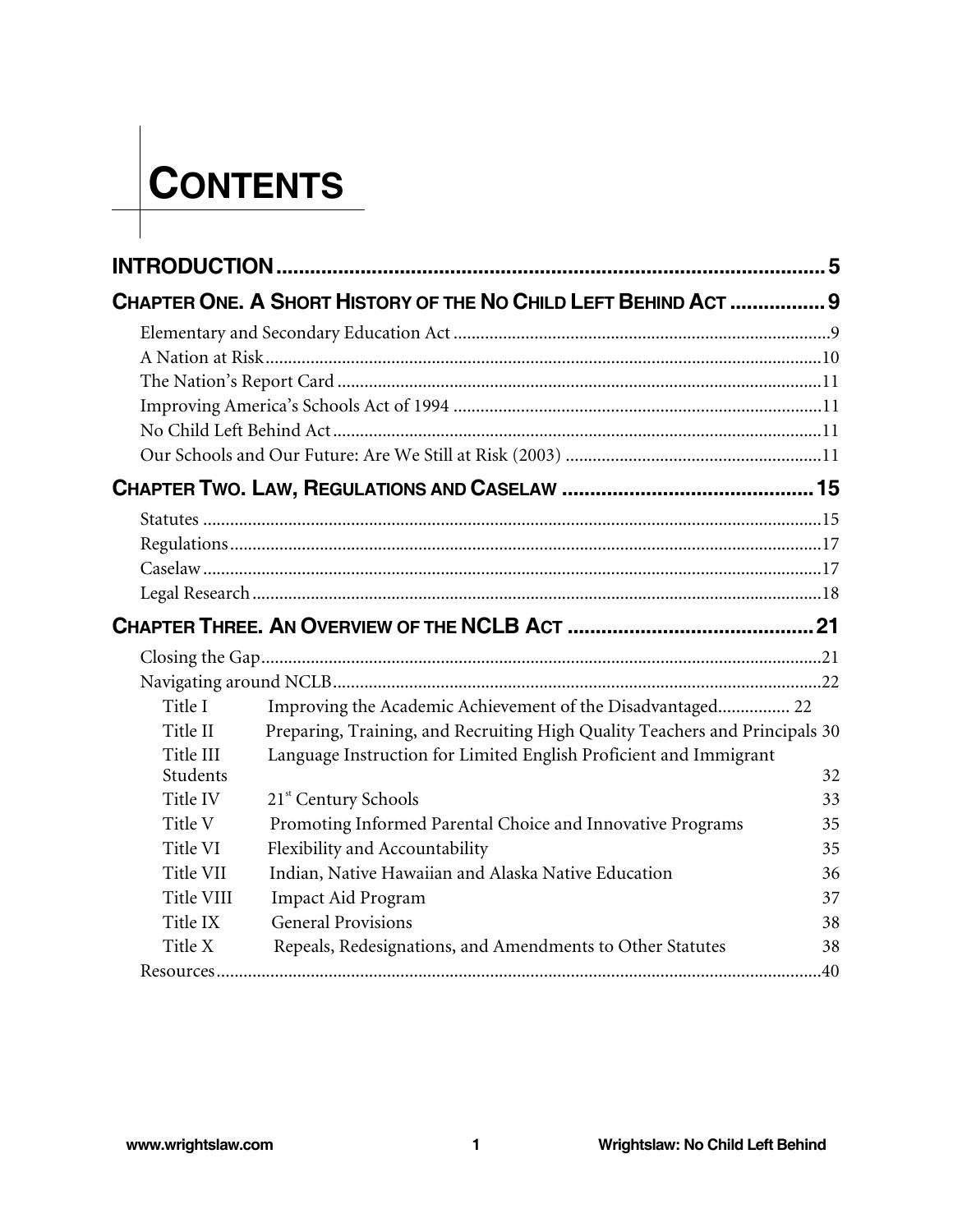## **Contents**

| <b>CHAPTER FOUR. FREQUENTLY ASKED QUESTIONS ABOUT NCLB 41</b>       |  |
|---------------------------------------------------------------------|--|
|                                                                     |  |
|                                                                     |  |
|                                                                     |  |
|                                                                     |  |
|                                                                     |  |
|                                                                     |  |
|                                                                     |  |
|                                                                     |  |
|                                                                     |  |
|                                                                     |  |
|                                                                     |  |
|                                                                     |  |
|                                                                     |  |
|                                                                     |  |
|                                                                     |  |
|                                                                     |  |
|                                                                     |  |
| Legal Definition of Reading 56                                      |  |
| Essential Components of Reading Instruction<br>57                   |  |
| Diagnostic Reading Assessments 57                                   |  |
| Scientifically Based Reading Research 57                            |  |
|                                                                     |  |
|                                                                     |  |
|                                                                     |  |
|                                                                     |  |
|                                                                     |  |
|                                                                     |  |
| CHAPTER SIX. NCLB FOR TEACHERS, PRINCIPALS AND PARAPROFESSIONALS 63 |  |
|                                                                     |  |
|                                                                     |  |
|                                                                     |  |
|                                                                     |  |
|                                                                     |  |
|                                                                     |  |
|                                                                     |  |
|                                                                     |  |
|                                                                     |  |
|                                                                     |  |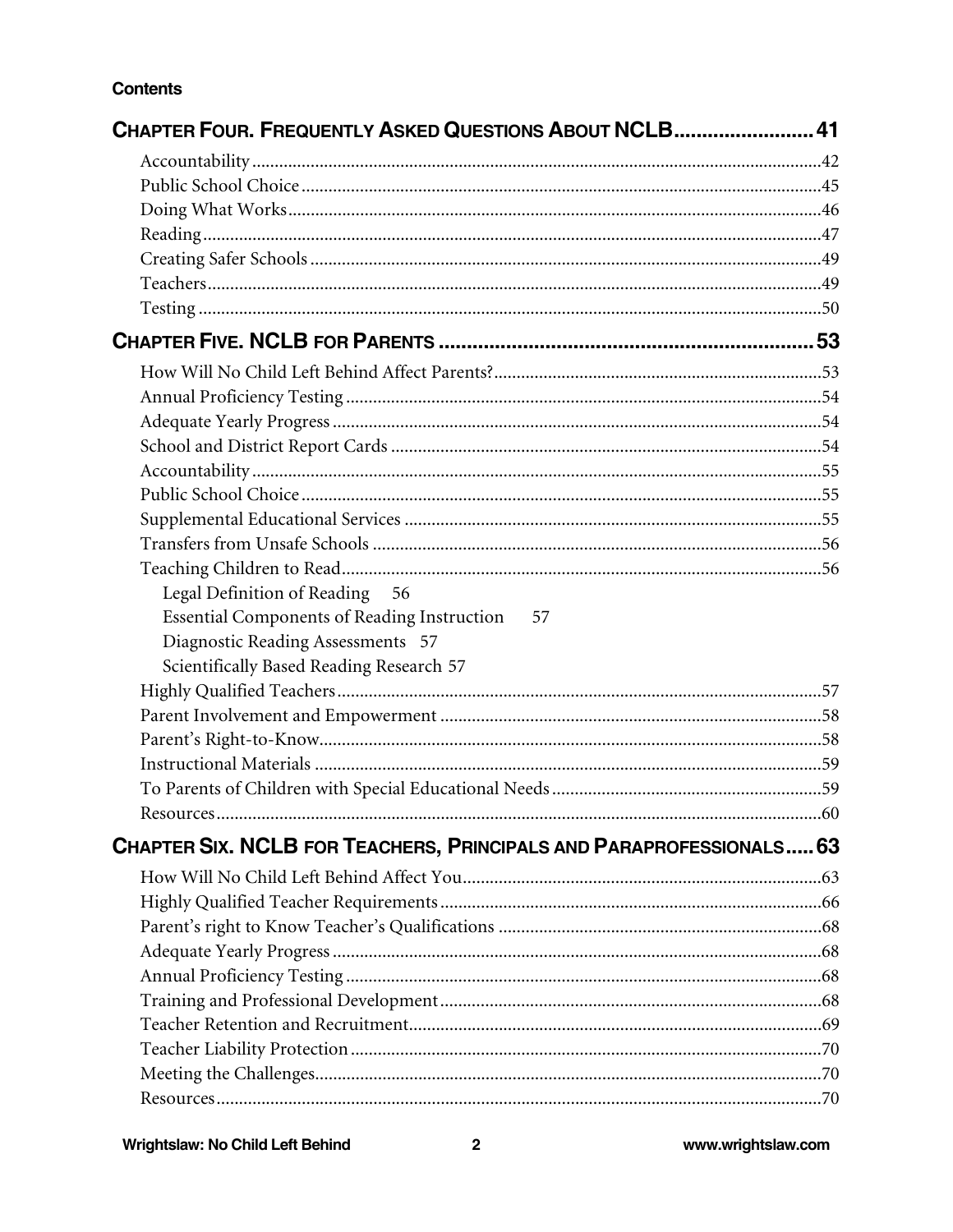## **Contents**

| CHAPTER SEVEN. NCLB FOR ATTORNEYS AND ADVOCATES 73                                      |  |
|-----------------------------------------------------------------------------------------|--|
|                                                                                         |  |
|                                                                                         |  |
|                                                                                         |  |
|                                                                                         |  |
|                                                                                         |  |
|                                                                                         |  |
|                                                                                         |  |
|                                                                                         |  |
|                                                                                         |  |
|                                                                                         |  |
| CHAPTER EIGHT. NCLB FOR SCHOOL LEADERS AND ACADEMICS 83                                 |  |
|                                                                                         |  |
|                                                                                         |  |
|                                                                                         |  |
|                                                                                         |  |
|                                                                                         |  |
|                                                                                         |  |
|                                                                                         |  |
| <b>CHAPTER NINE. HOW TO OBTAIN INFORMATION AND REQUEST ACTION  91</b>                   |  |
|                                                                                         |  |
|                                                                                         |  |
|                                                                                         |  |
|                                                                                         |  |
| CHAPTER TEN. HOW TO REPORT A PROBLEM OR FILE A COMPLAINT 95                             |  |
|                                                                                         |  |
|                                                                                         |  |
|                                                                                         |  |
|                                                                                         |  |
|                                                                                         |  |
|                                                                                         |  |
|                                                                                         |  |
|                                                                                         |  |
| 6 - Notice to USDOE Regarding SEA and LEA Failure to Provide Information about Report   |  |
| 7 - Notice to USDOE Regarding SEA and LEA Failure to Provide Information about Title I  |  |
| 8 - School Board Chair's Request from State DOE about Supplemental Service Providers109 |  |